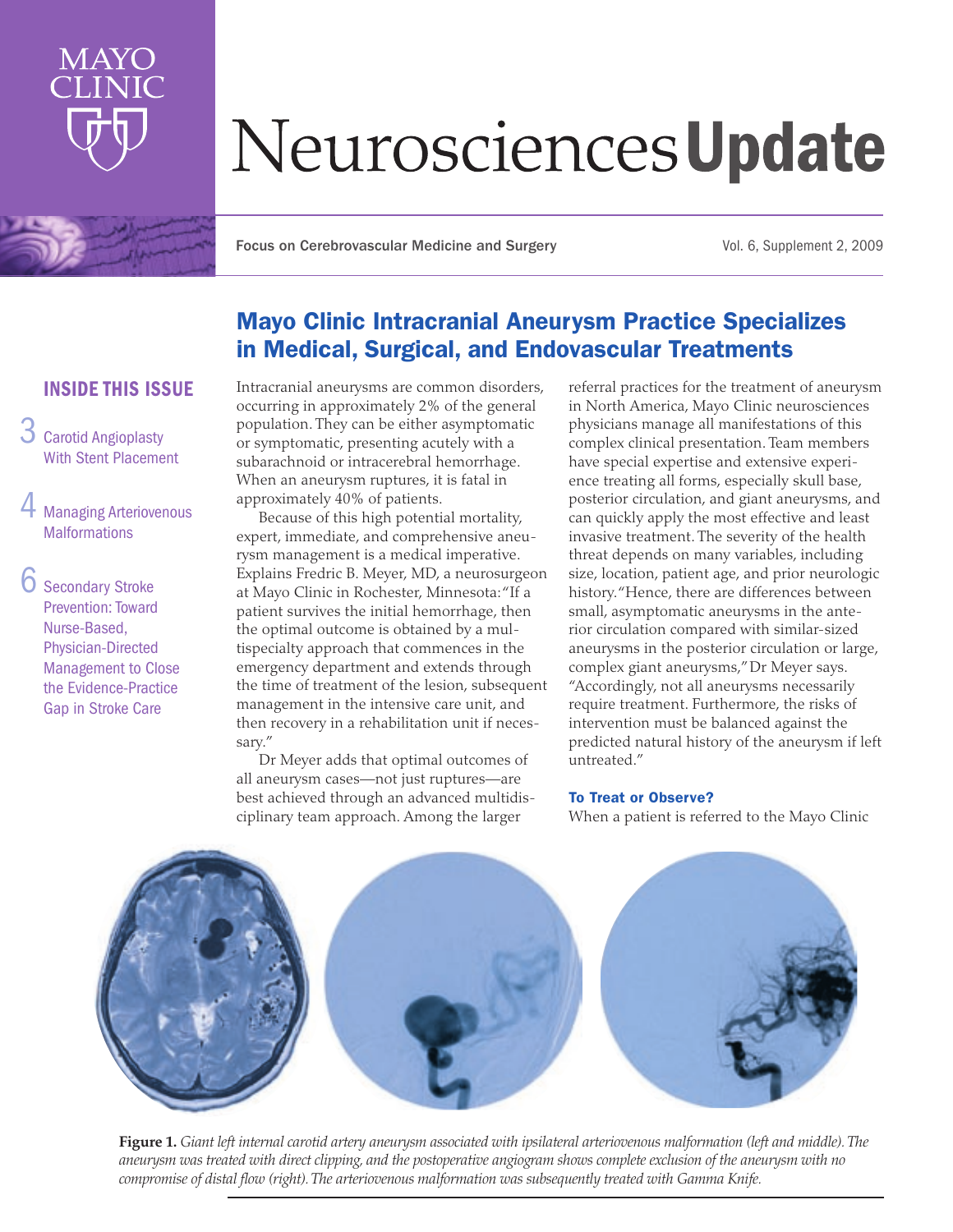

Cerebrovascular Clinic for treatment of an intracranial aneurysm, the first step is to carefully consider whether to treat or observe the aneurysm. When an aneurysm is large or symptomatic or when the patient has a history of subarachnoid hemorrhage, treatment usually is advocated because these characteristics place the patient at greater risk of hemorrhage, especially in the posterior circulation (Figure 1). However, in older patients who harbor a *Fredric B. Meyer, MD Giuseppe Lanzino, MD* small asymptomatic aneurysm, proceeding with treatment poses a more difficult question. Recent prospective clinical research suggests that aneurysms smaller than 7 mm in the anterior circulation have a lower risk of hemorrhage. Therefore, the decision to treat also must take into account patient age, the presence of comorbid conditions, and neurologic function. Sometimes, the safer approach is observation, with control of hypertension if present, smoking cessation if the patient is a smoker, and intermittent repeat imaging to be sure the aneurysm is not changing.

#### **Surgery**

In direct surgical repair with the patient under general anesthesia, the aneurysm is approached through a craniotomy. The advantages of the surgical approach are that the surgeon can visualize the aneurysm, and treatment is most often definitive and curative. The disadvantages are that surgery is invasive, carries the risks of any invasive procedure, and requires 3 to 5 days of recovery time in the hospital.

#### Endovascular Obliteration

Coil embolization is performed by an interventional team. A catheter is passed through



**Figure 2.** *A fusiform middle cerebral artery aneurysm. Left, Before treatment. Right, After treatment by saphenous vein bypass and trapping.* 

the femoral artery into the cerebral circulation, and wire coils are inserted into the aneurysm, detached from the supporting wire left in place after proper positioning is carefully checked under radiographic control. Sometimes balloons or stents are used with the coils.



The advantage of endovascular treatment is that it is less invasive than direct surgery and therefore generally better tolerated by patients. "Endovascular treatment is rapidly gaining ground as a valid alternative to open surgery in an increasing number of patients with intracranial aneurysms," observes Giuseppe Lanzino, MD, a neuosurgeon at Mayo Clinic in Rochester, Minnesota. Dr Lanzino has dual subspecialty training in endovascular and open vascular neurosurgery. A disadvantage of endovascular treatment is that the aneurysm may not be obliterated completely and repeated imaging follow-up may be required. At Mayo Clinic, all patients who undergo endovascular aneurysm occlusion procedures are followed at regular intervals to ensure that there is no recurrence.

#### Combined Treatment

Some complex aneurysms are difficult to treat and require advanced surgical and endovascular skills. In addition to size, these lesions often have broad necks that incorporate the origin of perforators or major blood vessels. Sometimes these aneurysms are dolichoectatic, a term used to describe giant fusiform aneurysms of a major blood vessel, most commonly the internal carotid, middle cerebral, basilar, or posterior cerebral arteries (Figure 2). Direct occlusion of a fusiform aneurysm by default would cause loss of the parent blood vessel.

In these circumstances, straightforward clipping or endovascular occlusion is often not an option because of the risk of stroke. Intervention often requires advanced techniques such as intracranial vascular reconstruction using microsurgical techniques, bypass surgery, or resection of the aneurysm under deep hypothermia. A final alternative is a combined interventional surgical approach in which an intracranial bypass graft is constructed first, followed by endovascular proximal vessel occlusion or embolization.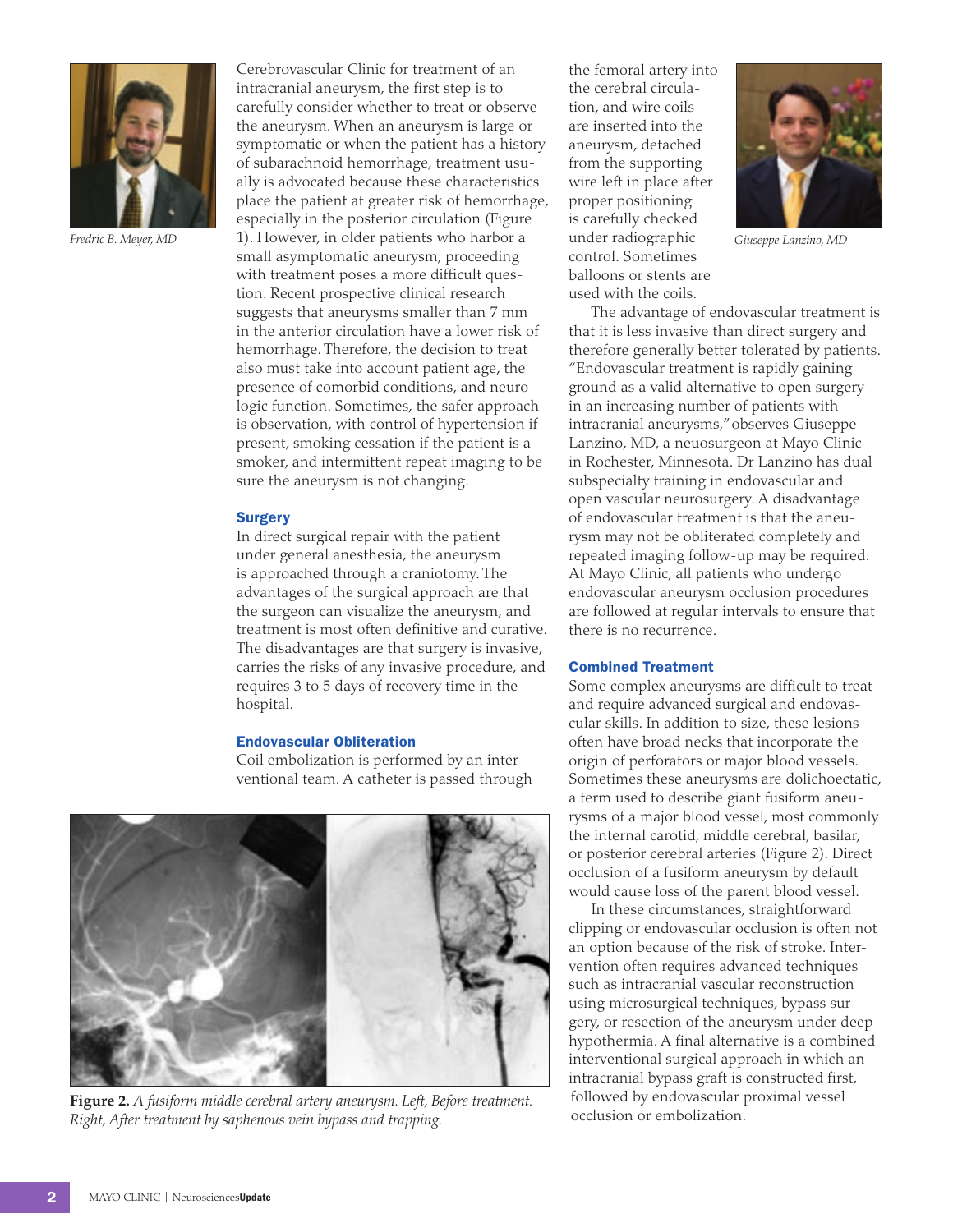#### The Continuum of Care

"Patients who undergo treatment for aneurysms that have hemorrhaged or for complex aneurysms often require special care in the neurology intensive care unit. Patients are aggressively treated to avoid potential sequelae of aneurysmal subarachnoid hemorrhage, including hydrocephalus, vasospasm, and

cardiopulmonary complications," Dr Meyer explains. After recovery, all patients are seen in the Cerebrovascular Clinic to make sure they have no delayed complications. For incompletely obliterated aneurysms, a follow-up plan is developed to watch for possible aneurysm regrowth.

# Carotid Angioplasty With Stent Placement

Carotid angioplasty with stent (CAS) placement is an emerging alternative to carotid endarterectomy for the treatment of patients with carotid artery occlusive disease. Mayo Clinic neuroradiologists began using it in 1996 for patients at high risk for surgery.

"The Cerebrovascular Clinic in the Department of Neurology has a multidisciplinary CAS placement protocol in which a vascular neurologist, an interventionalist, and a neurosurgeon meet with the patient to help clarify the best treatment approach. Cardiology colleagues may also be involved if the patient has cardiac symptoms. This is not uncommon, since so many patients with carotid occlusive disease also have coronary artery occlusive disease," says neurologist Robert D. Brown Jr, MD. Adds Harry Cloft, MD, PhD, a neuroradiologist: "The protocol has been highly successful in allowing us to select patients carefully and appropriately as we move forward with this emerging technology."

#### Indications and Procedure for CAS Placement

"Candidates for CAS placement are patients with a severe narrowing of the carotid artery who have had symptoms such as transient ischemic attacks or cerebral infarction, and also selected patients who have severe narrowing of the carotid artery without symptoms," say Dr Brown and neurosurgeon Giuseppe Lanzino, MD.

Most patients arrive at the Cerebrovascular Clinic at Mayo Clinic in Rochester, Minnesota, after carotid ultrasonography, magnetic resonance angiography, or computed tomographic angiography has shown narrowing of the carotid artery. After thoroughly examining the patient, the multidisciplinary neuroscience team members decide whether CAS placement is the appropriate treatment. If it is, the patient proceeds to the interventional neuroradiology suite in Saint Marys Hospital for further evaluation.

The patient is sedated but awake, and a small plastic catheter is inserted in a groin artery and tracked through the aorta to the carotid arteries. Next, contrast material is injected to delineate the anatomy. If the angiogram confirms severe narrowing that could be best treated with CAS placement, then the procedure begins.

First, a protection device may be deployed distally in the carotid artery. This device functions something like a tiny mesh umbrella to catch material that may break free during the angioplasty. Then the angioplasty balloon is advanced across the plaque and inflated to push the plaque aside, thus reducing arterial narrowing. The stent—a small metallic scaffolding device—is put in place to keep the artery open. The procedure ends with withdrawal of the distal protection device and the catheter.

Typically, the patient is hospitalized for 1 day. Aftercare involves taking clopidogrel and aspirin daily for 1 month to prevent blood clots from



*Robert D. Brown Jr, MD*



**Figure.** *Left, Preoperative image of narrowed carotid artery. Right,*  Postoperative image showing stent in place and open artery after *CAS placement.*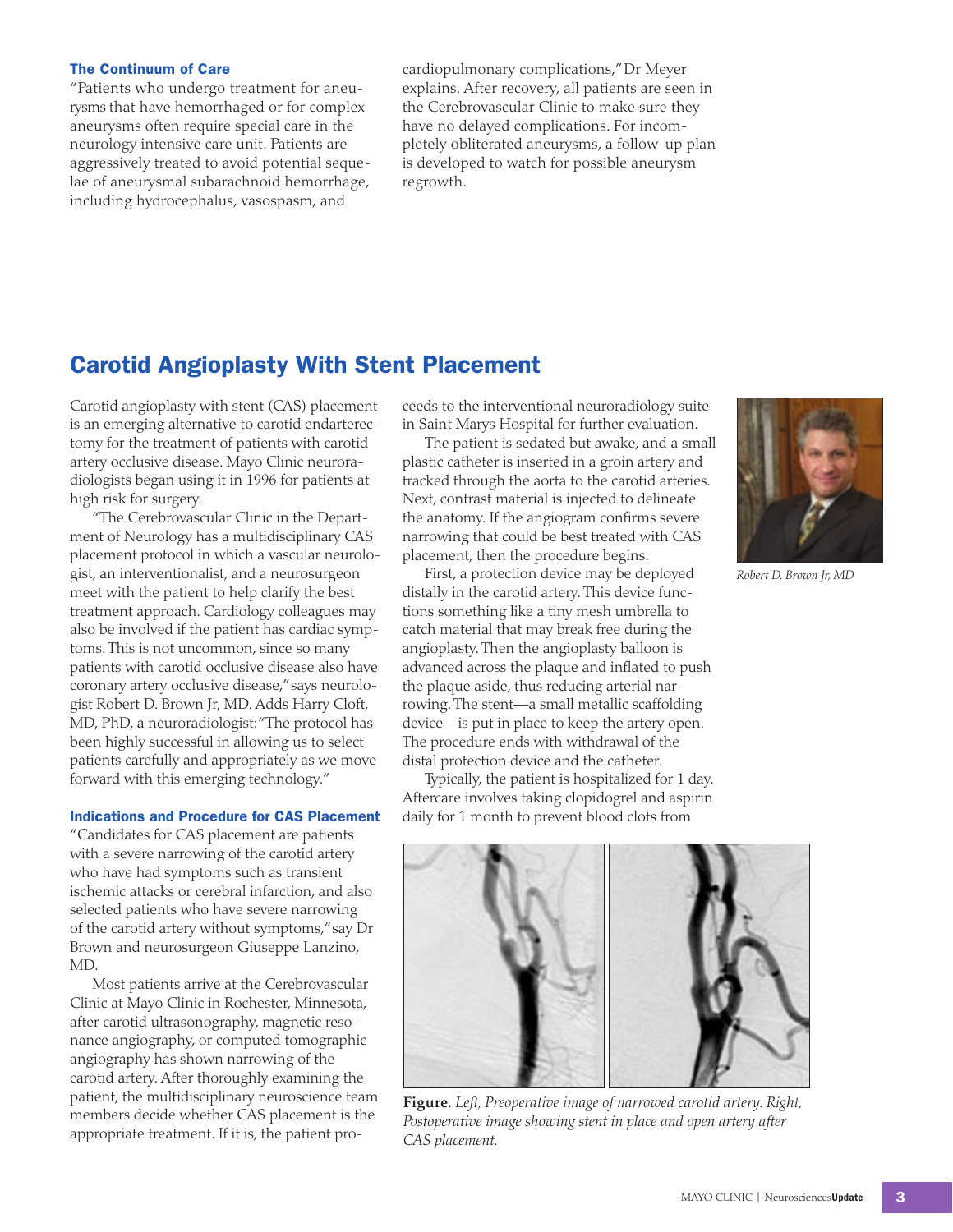forming at the stent site and then aspirin alone indefinitely thereafter. Mayo Clinic specialists follow each patient long term, both to assess durability of the stent and to determine whether narrowing recurs. Follow-up includes annual carotid ultrasonography that begins several months after the procedure.

#### Results, Risks, and Complications

The concept of CAS placement is a logical extension of the balloon stenting used for coronary artery disease. Initially, in the early 1990s, CAS placement was performed on patients who were at high risk for conventional surgery. The outcomes of these early cases were excellent, and the risk of stroke and death was extremely low. Because these measures of success were so similar to those of the standard treatment, carotid endarterectomy, the use of CAS placement was cautiously and carefully expanded.

Since then, Mayo Clinic experience with CAS placement suggests that, when performed by an experienced, multispecialty team on carefully selected patients, the procedure is approximately equal to carotid endarterectomy in terms of effectiveness, risks, and complications.

#### Future Directions

The National Institutes of Health selected Mayo Clinic to participate with other US medical

centers in the formal evaluation of CAS placement in the Carotid Revascularization Endarterectomy vs Stent Trial (CREST). The goal of CREST is to determine how CAS placement compares with carotid endarterectomy, the standard treatment for carotid artery stenosis. A key question is whether the risk of recurrent narrowing after CAS placement is as low as the extremely low risk of recurrent narrowing after carotid endarterectomy.

CREST will also evaluate the comparative risks of stroke associated with CAS placement and carotid endarterectomy. Because CAS placement requires the interventionalist to work within the artery, the possibility exists for stroke during the procedure. Carotid endarterectomy, when performed by an experienced neurosurgeon or vascular surgeon, also carries the risk of stroke. The goal of the CREST protocols is to determine these issues conclusively. CREST completed patient recruitment in the summer of 2008, and the final results will be available in the near future.

Mayo Clinic's Cerebrovascular Clinic is a full-time clinic, providing consultations for patients with carotid stenosis and all other types of cerebrovascular disorders. To refer a patient for evaluation, call the Cerebrovascular Clinic at 507-284-1588.



*Michael J. Link, MD*

## Managing Arteriovenous Malformations

An arteriovenous malformation (AVM) is a congenital, abnormal tangle of blood vessels occurring within any area of the brain that commonly presents with spontaneous hemorrhage, seizure, or intense headache. Only 1 or 2 persons per 100,000 are diagnosed annually with a brain AVM. Most AVMs do not cause any symptoms until the third decade of life.

Because of the variability inherent in each AVM and in each patient, treatment is highly individualized. Treatment—by conventional surgery, stereotactic radiosurgery, endovascular embolization, or a combination of these methods—is most effective when performed by an experienced team of neurosurgeons, neurologists, and interventional neuroradiologists who have training in the latest techniques, access to the most advanced equipment, and

appreciation of a collaborative approach to care that assures each patient receives the best treatment for an optimal outcome.

Michael J. Link, MD, a neurosurgeon at Mayo Clinic in Rochester, Minnesota, comments: "The cerebrovascular team at Mayo Clinic has experience treating thousands of patients with AVMs and a variation of AVM, dural arteriovenous fistula. Given this broad and deep base of experience, we believe we are well poised to respond fully to the uniqueness of each case." Adds Mayo Clinic interventional neuroradiologist Harry Cloft, MD, PhD: "The treatment for any particular AVM has to be carefully individualized to minimize risk to the patient and maximize the chance for completely obliterating the lesion. Surgery, radiosurgery, or embolization, alone or in com-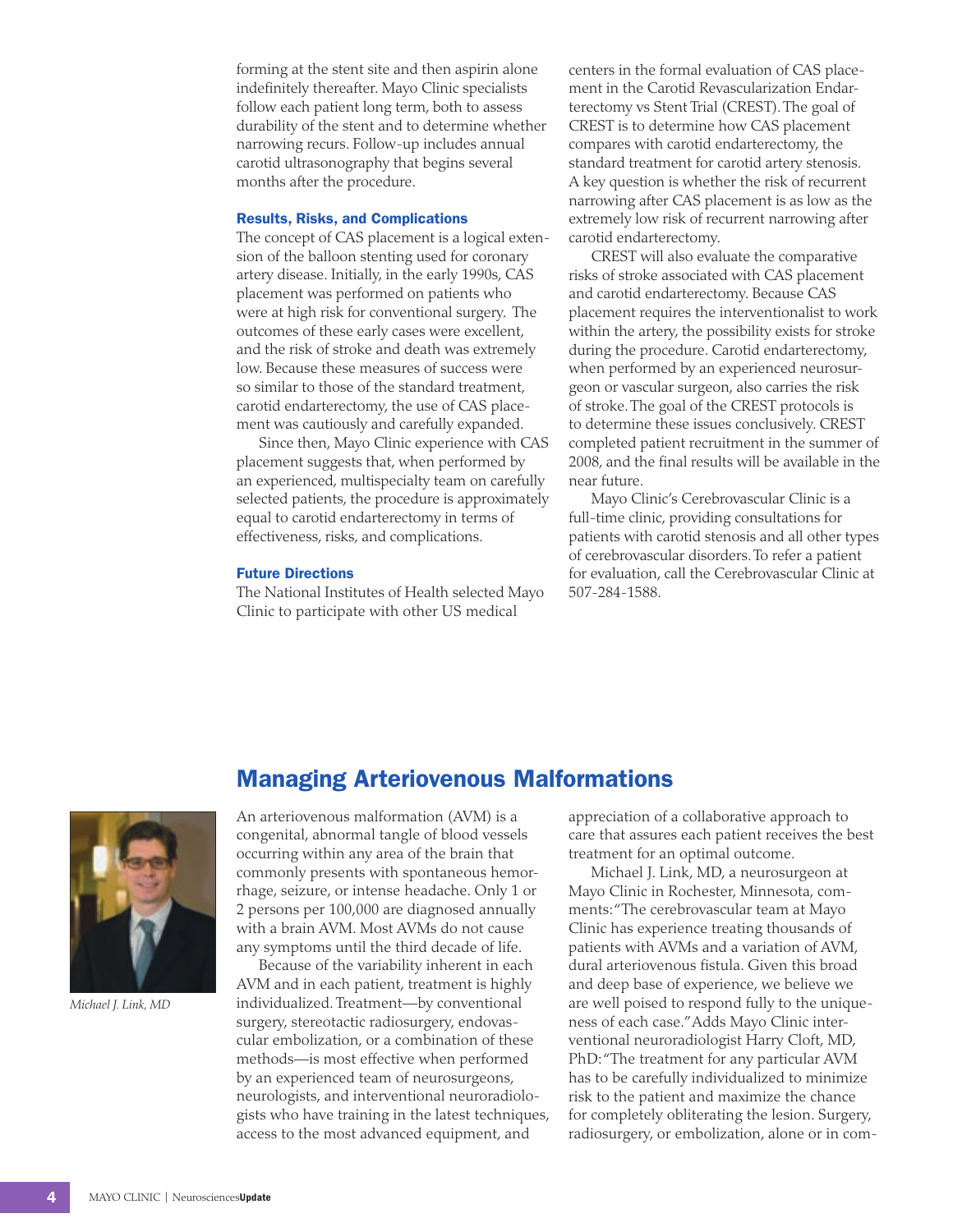

**Figure.** *A and B, Right parieto-occipital AVM shown in T2-weighted MRIs with flow voids consistent with AVM (arrows). C, T1-weighted MRI with contrast that partially enhances the parieto-occipital AVM (arrow). D and E, Anteroposterior and lateral arteriograms with vertebral injection show posterior cerebral artery feeders (small arrows) to the AVM (large arrows), with a large draining vein into the superior sagittal sinus (curved arrows). Reprinted with permission from Mayo Clinic Proceedings. 2005;80:269-281.*

bination, may be advisable, depending on the location and size of the AVM and the general health of the patient. Each of these variables requires thorough and expert evaluation, which is why a multidisciplinary treatment model works best for AVMs."

#### First AVM Symptoms

About 50% of patients with AVMs come to medical attention because of a spontaneous hemorrhage. The hemorrhage is most commonly in the brain surrounding the AVM. This may result in headache, unilateral weakness or numbness, trouble with speech, or alteration of consciousness, depending on the size and location in the brain where the hemorrhage occurs. Between 80% and 90% of patients who experience a hemorrhage from an AVM survive the initial rupture.

The second most common presentation of an AVM is a seizure, which occurs in about 25% of cases. All types of seizures have been reported in association with AVMs, and most are well controlled with anticonvulsant medication.

Other common presenting symptoms include headache not associated with hemorrhage and progressive neurologic deficit. The headaches are believed to be due to stretching of the covering of the brain and venous channels, which have many pain sensing fibers. (The brain itself has no pain sensing fibers.) Although the headaches may be similar to migraine headaches, migraine sufferers are not at increased risk of AVM. Progressive neurologic deficits may occur in association with an AVM because the brain does not have time to extract adequate oxygen from the fast-flowing blood. The malformation is therefore "stealing" blood from the surrounding brain, and this can result in symptoms that mimic a stroke. As in the case of hemorrhage, these symptoms depend on where the malformation is located in the brain.

#### Diagnosis of AVM

A hemorrhage from an AVM is usually detected by obtaining a CT scan when the patient comes to the hospital. Calcification within the AVM may also be demonstrated on a CT scan. After intravenous administration of contrast, the nidus may "light up" and become apparent. MRI and magnetic resonance angiography are even more sensitive in demonstrating the AVM vessels. MRI also provides essential anatomic information about where in the brain the AVM is located, which is important for treatment planning and risk assessment (Figure).

Angiography remains the "gold standard" in demonstrating the AVM, the feeding arteries, and the draining veins. Angiography is performed by radiologists. A catheter is inserted into a leg artery and routed to the vessels that supply the brain or spinal cord. Contrast dye is then injected as radiographic pictures are taken. This imaging technique provides a detailed "road map" of the AVM and other blood vessels. Angiography is usually done using local anesthesia, with minimal pain and only a small risk. It is crucial in deciding on therapy for an AVM.

#### Treatment Options for AVM

The 3 main forms of intervention to treat an AVM are surgical removal, stereotactic radiosurgery, and endovascular embolization.

The size and location of the AVM largely determine how safely surgery can be performed. The many advances in surgical technique in the past 20 years have improved results, and many AVMs can safely and effectively be removed surgically. These improvements include advances in neuroanesthesia, the operating microscope, the development of improved microinstruments, a better understanding of the potential causes of complications, and preventive and corrective measures of these complications.



*Harry Cloft, MD, PhD*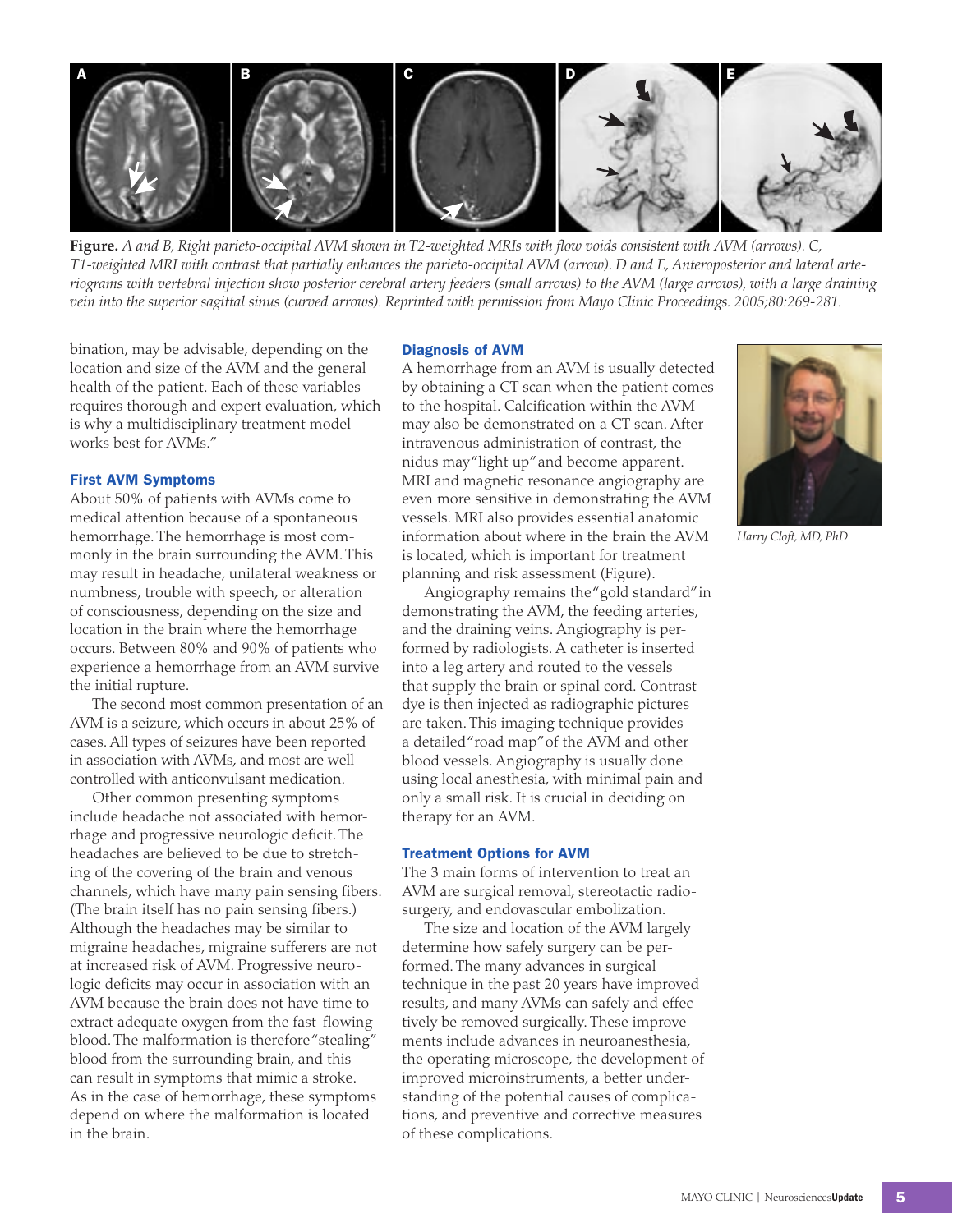Stereotactic radiosurgery involves delivering high-dose radiation to a defined area, such as an AVM nidus. Radiosurgery is usually performed as an outpatient procedure and does not require general anesthesia or an incision. The Leksell Gamma Knife uses cobalt radiation sources to accomplish this precise delivery of radiation. The radiation causes the AVM vessels to slowly close during the ensuing 1 to 3 years until the AVM is completely obliterated. This form of treatment works best for small AVMs and AVMs that have not recently caused a lifethreatening hemorrhage.

In endovascular embolization, performed like an angiogram, a catheter is introduced into the leg artery and threaded through the vascular system to the brain arteries. The catheter is positioned in one of the feeding arteries to the AVM. Instead of injecting dye to take a picture of the AVM, small particles or a gluelike substance are injected to occlude the vessel and reduce the blood flow into the AVM. This is often done before surgery to reduce the chance

of a bleeding complication during the operation or to reduce the overall size of the AVM to make it more responsive to stereotactic radiosurgery. In some large AVMs that are considered inoperable, embolization may reduce the stroke-like symptoms caused by the stealing phenomenon by diverting blood back to the normal brain. In rare cases, endovascular embolization may completely obliterate or cure the AVM, eliminating the need for any other therapy.

#### Risks of Not Treating an AVM

The risk of hemorrhage from an AVM is between 2% and 4%. About 10% to 20% of patients die from their AVM-related brain hemorrhage. The risk of severe permanent neurologic problems is 2% to 3%. Notes Dr Link: "While the day-to-day risk of hemorrhage or other problems is small, over time the risk adds up, and therefore treatment is usually recommended for otherwise healthy young people discovered to have AVMs."

# Secondary Stroke Prevention

## *Toward Nurse-Based, Physician-Directed Management to Close the Evidence-Practice Gap in Stroke Care*



*Kelly D. Flemming, MD*

Stroke is the leading cause of disability in the United States and the third leading cause of death. It is therefore an important factor in both health care budgets and the "emotional economy" of families. Although much is known about modifying risk factors to prevent first stroke (primary prevention) or recurrent stroke (secondary prevention), too often a consistent, systematic assessment of stroke risk factors is lacking in clinical practice. Underutilization of stroke risk assessment strategies creates a gap between existing evidence and actual practice. "This gap is especially concerning for patients after they have already had a stroke, because of the risk of recurrent stroke and the increased likelihood of certain medical disorders," explains Kelly D. Flemming, MD, a Mayo Clinic neurologist who is investigating the use of new clinical models for stroke prevention.

Among the serious consequences of stroke— • Subsequent stroke. An estimated 30% of

survivors of an initial ischemic stroke will have a

subsequent stroke within 5 years, 18% of which will be fatal.

- Cardiac involvement. Stroke carries with it a serious risk of cardiac involvement: 5% of cerebral infarction (CI) patients have myocardial infarction (MI) within the first year after CI; more than 3% of patients have MI annually for the first 10 years after CI.
- Depression. Often depression is unrecognized by both caregivers and family members. Yet data suggest that nearly 40% of stroke patients will experience depression sometime during the first year after the stroke.

Secondary stroke prevention is well suited to a new model of care aimed at preventing long-term morbidity and mortality for 2 main reasons: 1) risk modification strategies can lessen the likelihood of recurrent stroke or other adverse outcomes, and 2) those patients with initial stroke can be readily identified. One promising new model is the stroke prevention clinic modeled after cardiac rehabilitation clinics (Table).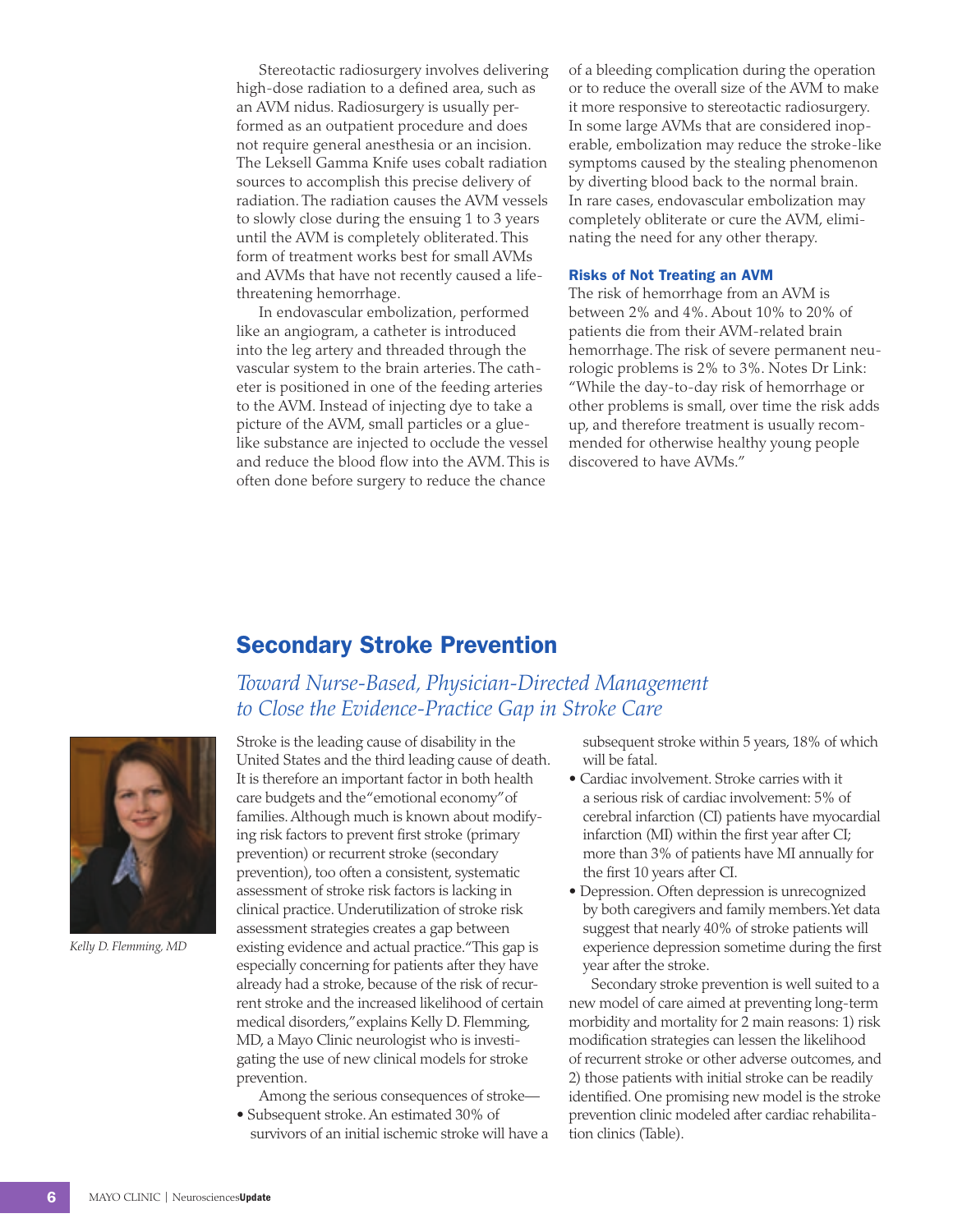#### The Stroke Prevention Clinic Concept

To help close the evidence-practice gap in stroke prevention—and to prepare for the changing demographics of stroke as the population ages and more people are at risk of stroke—Mayo Clinic in Minnesota is evaluating a physician-led, nurse-assisted stroke management program. It is currently being assessed for its long-term effectiveness to manage cerebrovascular disease. The program aims to achieve with stroke the success that cardiac rehabilitation clinics have obtained with secondary prevention of coronary heart disease. Through this approach, neurologists play a leading role in meeting the emerging demand for preventive stroke services by obtaining training in management of atherosclerotic risk factors; by making stroke risk factor modification a part of the neurologic evaluation; and by providing long-term follow-up and appropriate care in the setting of a physician-led, nurse-assisted stroke prevention clinic. The neurologic team can

closely collaborate with the patient's primary care provider to optimize management.

Data for similar nurse-assisted, physician-led clinics—such as the Stanford Coronary Risk Intervention Project—have shown that this approach can improve patient outcomes while reducing use of medical resources. In the Mayo Clinic secondary stroke prevention initiative, nurses guided by physicians provide intensive multiple risk factor reduction counseling and support in the outpatient setting. This outpatient clinic is the next step in the continuum of care of the stroke patient, after acute treatment and evaluation have been provided in the Saint Marys Hospital inpatient stroke center and, if needed, a stay in the stroke rehabilitation unit. The goals of this ongoing outpatient care are to support lifestyle changes known to reduce the risk factors of stroke, to prescribe appropriate medications to assist in reducing these risk factors, and to enhance use of appropriate antithrombotic agents.

#### *Table. Individual Stroke Risk Factors To Be Addressed in a Stroke Prevention Clinic*

| <b>Risk Factor</b>                                     | <b>Clinical Intervention</b>                                                                                                                                                                                                                                  |
|--------------------------------------------------------|---------------------------------------------------------------------------------------------------------------------------------------------------------------------------------------------------------------------------------------------------------------|
| <b>Hypertension control</b>                            | Physicians manage prescription medications (eg, diuretics, ACE inhibitors), and nurses<br>educate on lifestyle changes. Antihypertensive medications are considered for every patient<br>with ischemic stroke or transient ischemic attack (TIA).             |
| Cholesterol level control                              | Physicians evaluate the need for statin drugs in patients with atherosclerotic stroke.                                                                                                                                                                        |
| <b>Tobacco cessation counseling</b>                    | Interventions range from patient education to outpatient and inpatient treatment.                                                                                                                                                                             |
| Weight loss, increased exercise,<br>metabolic syndrome | Educating, motivating, and supporting dietary changes and daily activity levels.                                                                                                                                                                              |
| Diabetes mellitus                                      | Tight control of diabetes may not reduce stroke risk; however, important in these patients<br>are tight blood pressure control and cholesterol lowering, with a goal of <70 mg/dL.                                                                            |
| <b>Atrial fibrillation</b>                             | Abnormal cardiac contractions can lead to thrombus formation. The physician evaluates<br>the need for warfarin therapy, which can reduce relative risk of stroke by 70% to 80% in the<br>highest-risk groups.                                                 |
| Asymptomatic carotid artery<br>stenosis                | Selection of patients for carotid endarterectomy or carotid angioplasty with stenting is highly<br>individualized, and many factors should be considered.                                                                                                     |
| Elevated homocysteine level                            | Data are not conclusive that lowering this amino acid reduces stroke. However, in young<br>patients with early atherosclerosis, screening for this amino acid and treatment with vitamin<br>$B_{\epsilon}$ , vitamin $B_{12}$ , and folate may be considered. |
| Sleep apnea                                            | If oximetry results suggest sleep apnea, the physician may order a polysomnogram for<br>definitive diagnosis; continuous positive airway pressure or other treatments are available.                                                                          |
| Hormone therapy                                        | Research on this topic is changing, but patients with history of stroke should be advised<br>against hormone therapy without a medically compelling reason.                                                                                                   |
| <b>Stress</b>                                          | Nurses educate on the negative effects of stress and offer ways to improve stress levels.                                                                                                                                                                     |